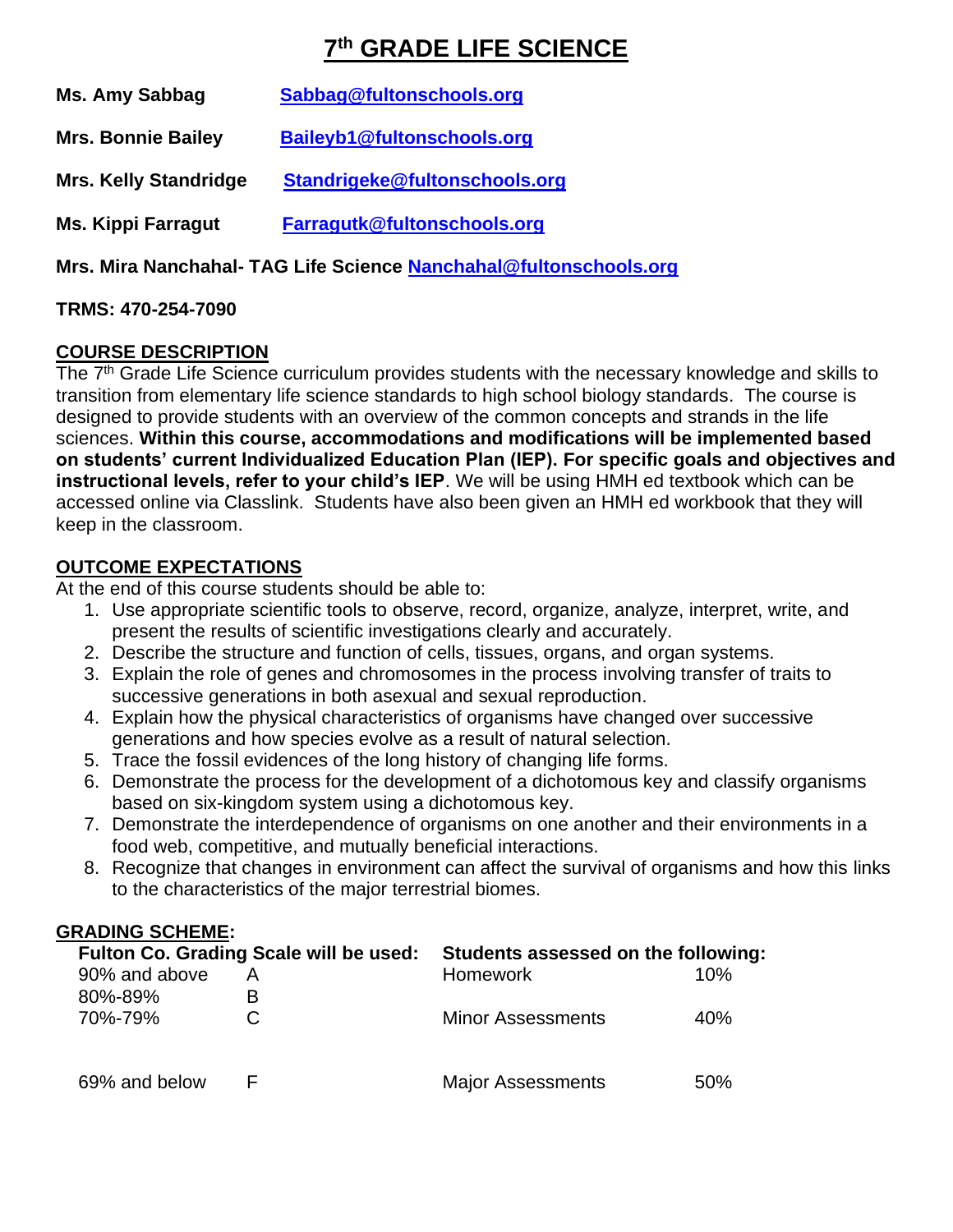### **HOMEWORK EXPECTATIONS AND PROVISIONS FOR IMPROVING GRADES:**

Opportunities designed to allow students to recover from a low or failing cumulative grade will be allowed when all work required to date has been completed and the student has demonstrated a legitimate effort to meet all course requirements including attendance. Teachers will determine when and how students with extenuating circumstances may improve their grades.

All students will have one opportunity each 9 weeks to redo/retake one major assessment. Eligibility for a redo/retake is for students who receive a 79 or below on a specific major assessment. Students are eligible to earn a replacement grade on a redo/retake no higher than 79. Student redo/retakes must be completed before the next major assessment is given or five school days before the end of a marking period if there is not another major assessment given (exceptions can be made for students who have excused absences during this five-day window.

# **All students at Taylor Road Middle School are expected to complete all work assigned by the**

**teacher.** Make-up work and missed or late assignments are the student's own responsibility.

- Our classroom is sometimes a lab environment, and it is often difficult to make-up some group activities. Students will not be penalized if they are absent on a lab day however they may need to do an alternate assignment to master the standard.
- Neatness and personal accountability are considered in grading.

### **ACADEMIC HONESTY:**

**One important aspect of a student's education process is to learn honesty in all endeavors. This includes academic honesty. Academic dishonesty is defined as the giving or receiving of information among students when they are expected to be working individually, plagiarism (to take and use as one's own the writings or ideas of someone else) and other related acts. At the beginning of the year, students will sign an Honor Code. Students who fail to meet the standards of this code will receive a written Honor Code Violation form to be signed by the parent and the student. Repeated violations of the code will result in a referral to an administrator. All sources referenced in student work must be cited including internet, magazines, newspapers, and books.**

The following situations would be examples of academic dishonesty:

- Misrepresenting someone else's work as one's own
- Giving answers to specific questions from a test to others between classes
- Plagiarism (to take and use as one's own the writings or ideas of someone else)
- Purposefully looking at someone else's paper during a test
- Copying someone else's homework
- Giving someone else homework/class work to copy

### **TEACHER/PARENT COMMUNICATION:**

Our preferred method of communication is via email. Please allow 24 hours for a response. Alternate methods of communication may include notes through the student, computer generated grade sheets, telephone calls, and conferences via TEAMS or in person.

### **ABSENCE MAKE-UP PROCEDURES:**

Upon returning to school following an absence, **it is the student's responsibility to contact the teacher(s) to request make-up work**. The contact should be made on the day the student returns to school. Students will have two days to make up the classwork that they missed when they were absent. If a student's absence begins on a quiz or test day and they were present for the unit instruction, they will be expected to take the quiz/test on the day they return to school.